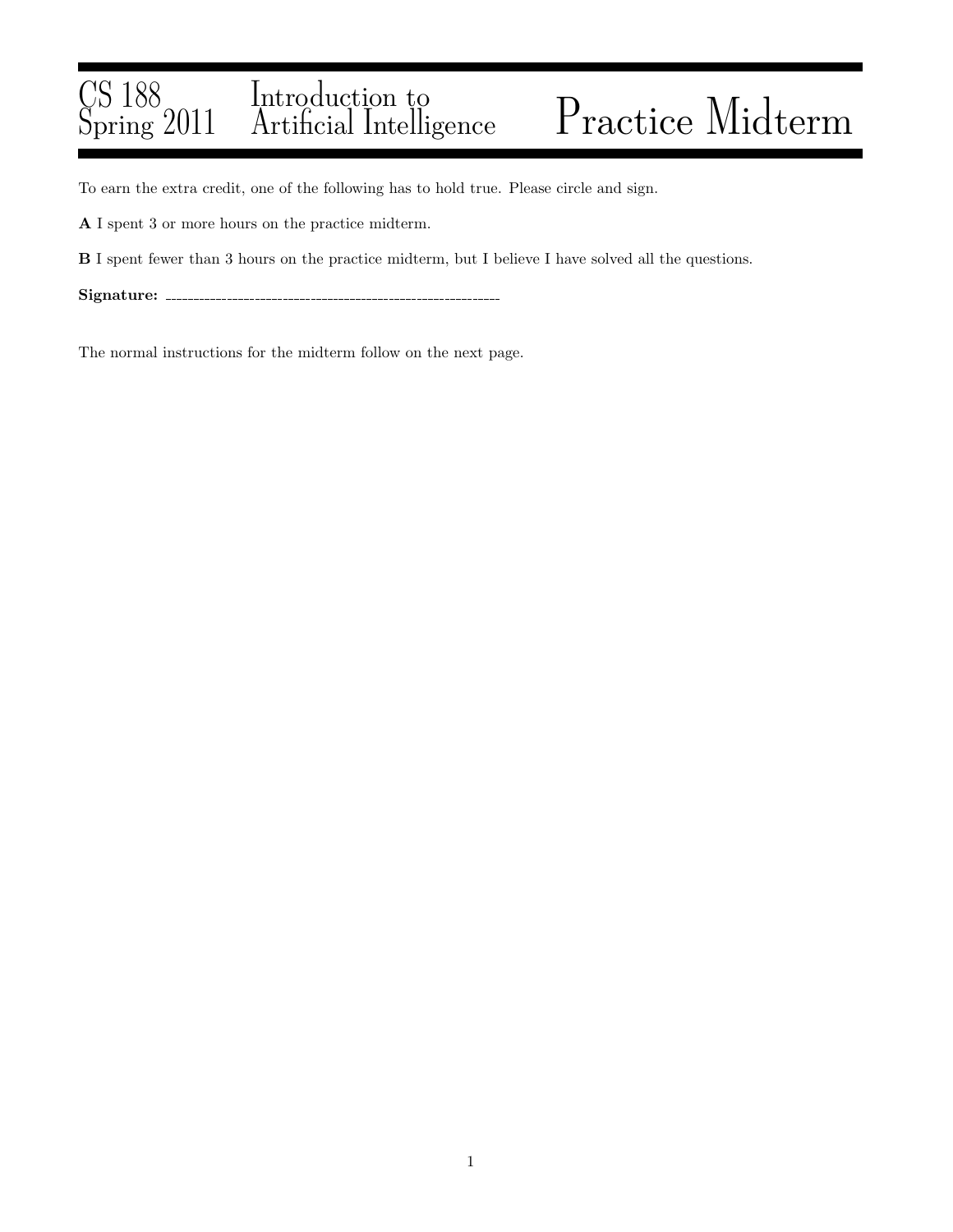- $\bullet\,$  You have 3 hours.
- The exam is closed book, closed notes except a two-page crib sheet.
- Please use non-programmable calculators only.
- Mark your answers ON THE EXAM ITSELF. If you are not sure of your answer you may wish to provide a brief explanation. All short answer sections can be successfully answered in a few sentences AT MOST.

| First name             |  |
|------------------------|--|
| Last name              |  |
| <b>SID</b>             |  |
| $\operatorname{Login}$ |  |

| For staff use only:             |             |  |  |  |  |
|---------------------------------|-------------|--|--|--|--|
| Q1. Search Traces               | $\sqrt{15}$ |  |  |  |  |
| Q2. Minimax and Expectimax      | /12         |  |  |  |  |
| Q3. <i>n</i> -pacmen search     | /10         |  |  |  |  |
| Q4. CSPs: Course scheduling     | /10         |  |  |  |  |
| Q5. Cheating at cs188-Blackjack | /14         |  |  |  |  |
| Q6. Markov Decision Processes   | /16         |  |  |  |  |
| Q7. Short answer                | '26         |  |  |  |  |
| Total                           |             |  |  |  |  |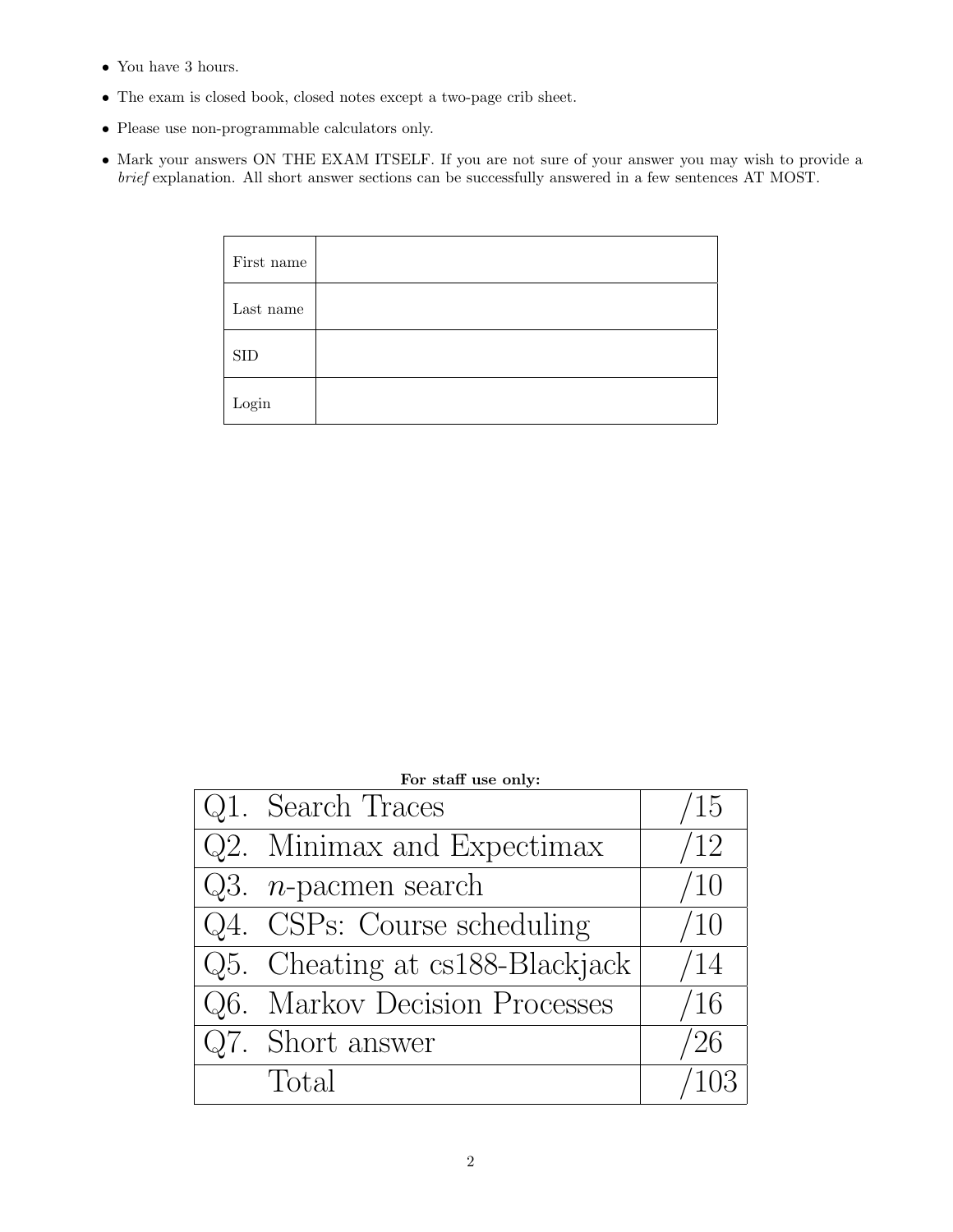#### Q1. [15 pts] Search Traces

Each of the trees (G1 through G5) was generated by searching the graph (below, left) with a graph search algorithm. Assume children of a node are visited in alphabetical order. Each tree shows only the nodes that have been expanded. Numbers next to nodes indicate the relevant "score" used by the algorithm's priority queue. The start state is A, and the goal state is G.



For each tree, indicate:

- 1. Whether it was generated with depth first search, breadth first search, uniform cost search, or A<sup>∗</sup> search. Algorithms may appear more than once.
- 2. If the algorithm uses a heuristic function, say whether we used

$$
H1 = \{h(A) = 3, h(B) = 6, h(C) = 4, h(D) = 3\}
$$
  

$$
H2 = \{h(A) = 3, h(B) = 3, h(C) = 0, h(D) = 1\}
$$

3. For all algorithms, say whether the result was an optimal path (assuming we want to minimize sum of link costs). If the result was not optimal, state why the algorithm found a suboptimal path.

Please fill in your answers on the next page.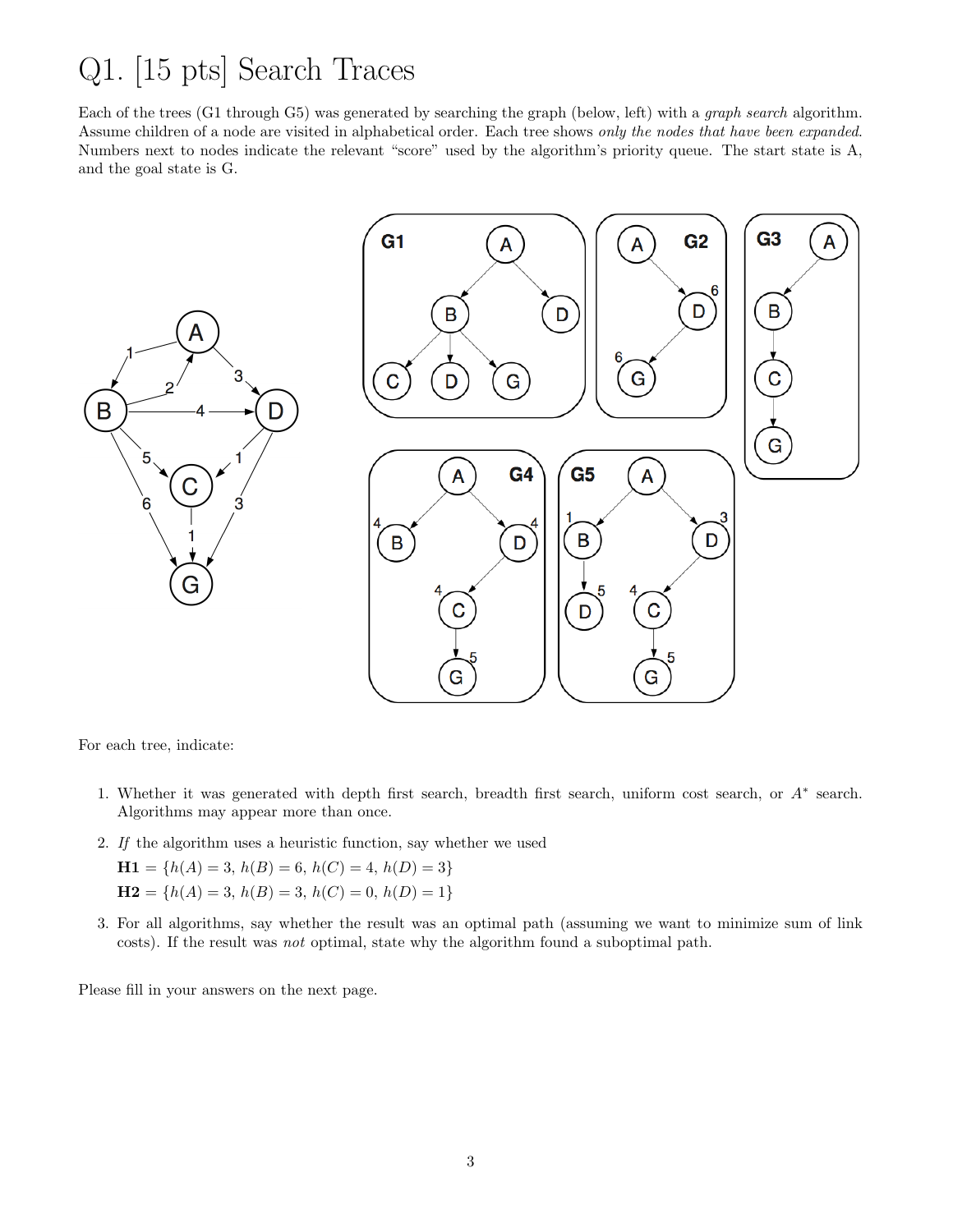#### (a) [3 pts] G1:

- 1. Algorithm:
- 2. Heuristic (if any):
- 3. Did it find least-cost path? If not, why?

(b) [3 pts] G2:

- 1. Algorithm:
- 2. Heuristic (if any):
- 3. Did it find least-cost path? If not, why?

(c) [3 pts] G3:

- 1. Algorithm:
- 2. Heuristic (if any):
- 3. Did it find least-cost path? If not, why?

(d) [3 pts] G4:

- 1. Algorithm:
- 2. Heuristic (if any):
- 3. Did it find least-cost path? If not, why?

(e) [3 pts] G5:

- 1. Algorithm:
- 2. Heuristic (if any):
- 3. Did it find least-cost path? If not, why?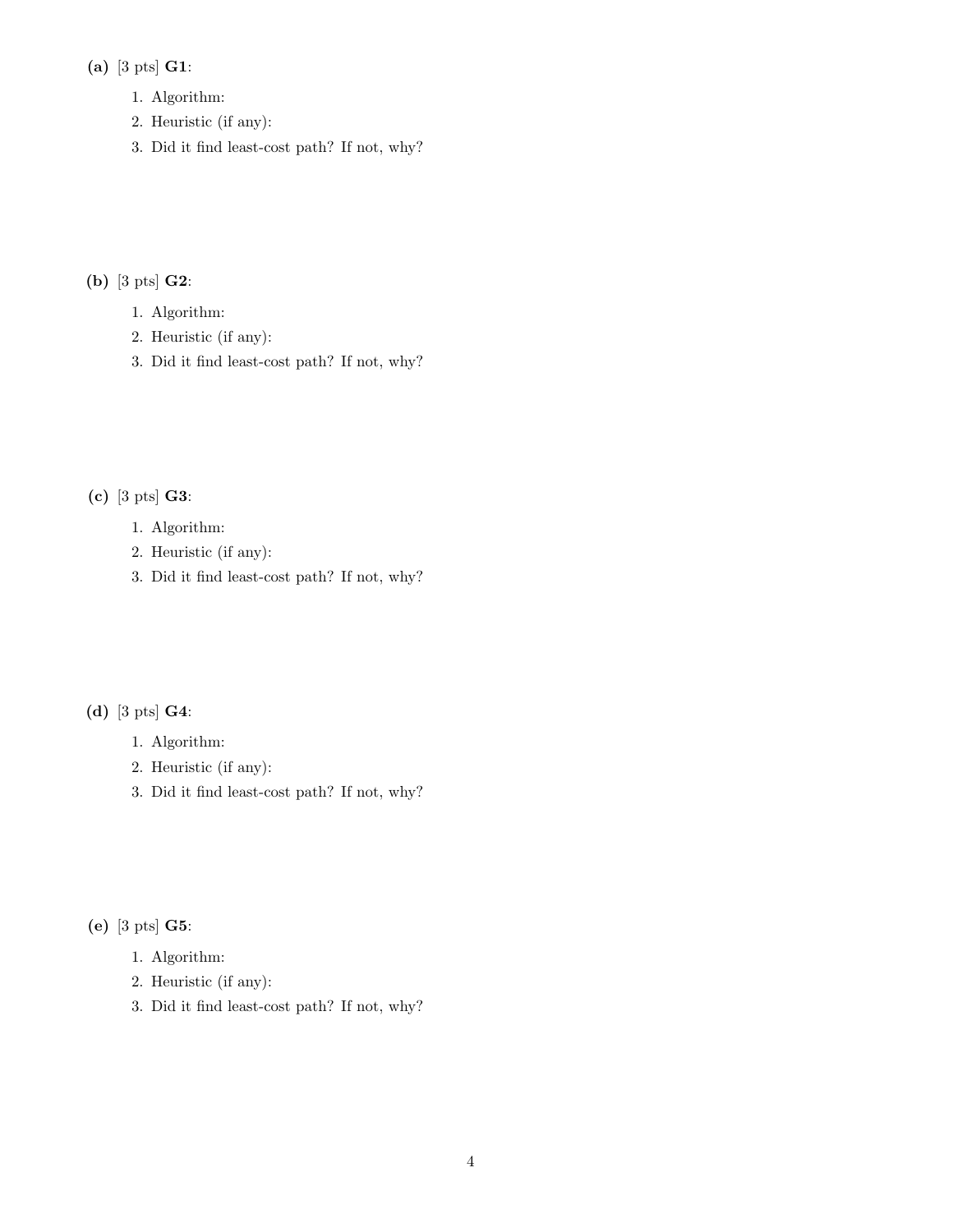# Q2. [12 pts] Minimax and Expectimax

(a) [2 pts] Consider the following zero-sum game with 2 players. At each leaf we have labeled the payoffs Player 1 receives. It is Player 1's turn to move. Assume both players play optimally at every time step (i.e. Player 1 seeks to maximize the payoff, while Player 2 seeks to minimize the payoff). Circle Player 1's optimal next move on the graph, and state the minimax value of the game. Show your work.



(b) [2 pts] Consider the following game tree. Player 1 moves first, and attempts to maximize the expected payoff. Player 2 moves second, and attempts to minimize the expected payoff. Expand nodes left to right. Cross out nodes pruned by alpha-beta pruning.

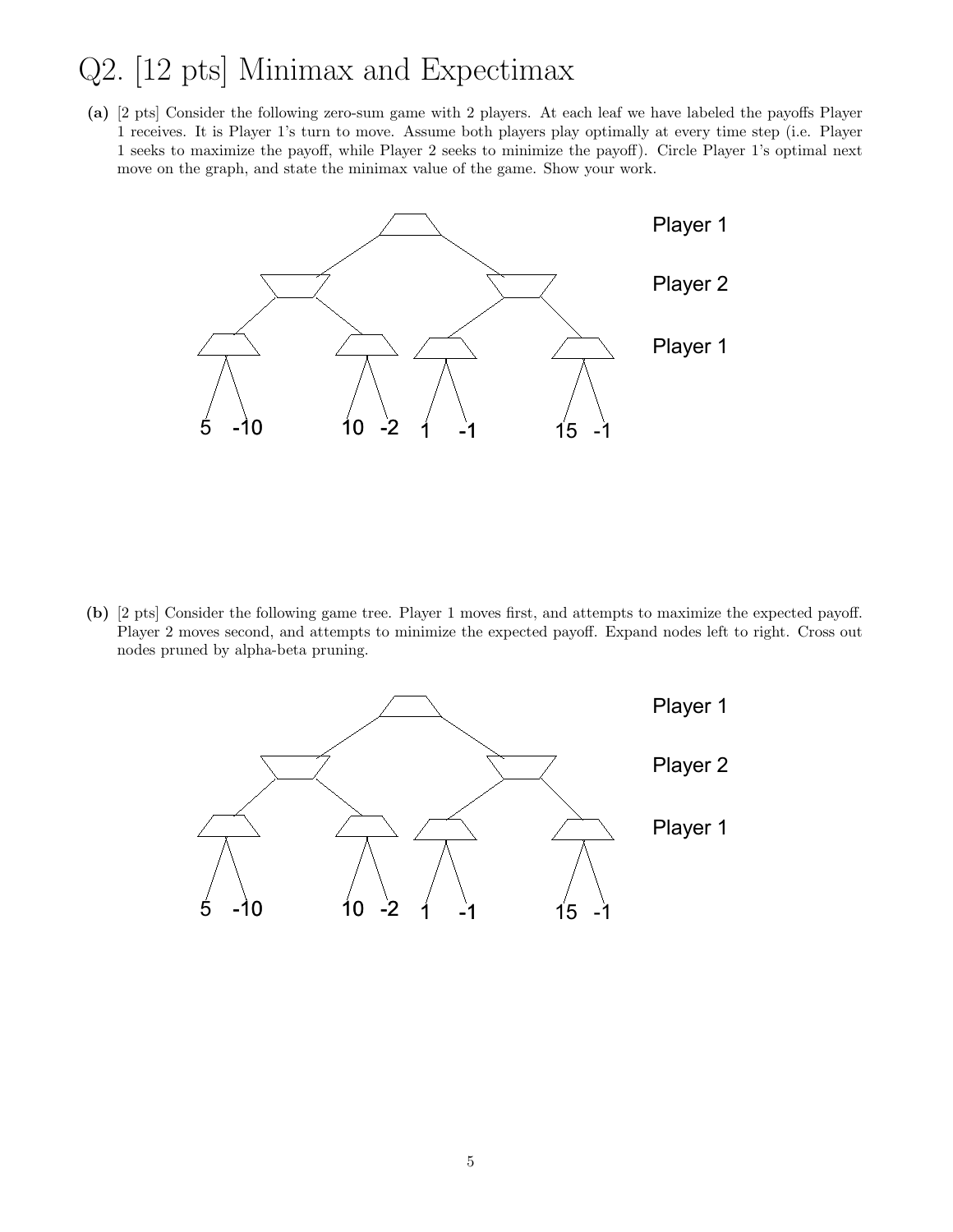(c) [2 pts] Now assume that Player 2 chooses an action uniformly at random every turn (and Player 1 knows this). Player 1 still seeks to maximize her payoff. Circle Player 1's optimal next move, and give her expected payoff. Show your work.



Consider the following modified game tree, where one of the leaves has an unknown payoff  $x$ . Player 1 moves first, and attempts to maximize the value of the game.



(d) [2 pts] Assume Player 2 is a minimizing agent (and Player 1 knows this). For what values of x does Player 1 choose the left action?

- (e) [2 pts] Assume Player 2 chooses actions at random (and Player 1 knows this). For what values of x does Player 1 choose the left action?
- (f) [2 pts] For what values of x is the minimax value of the tree worth more than the expectimax value of the tree?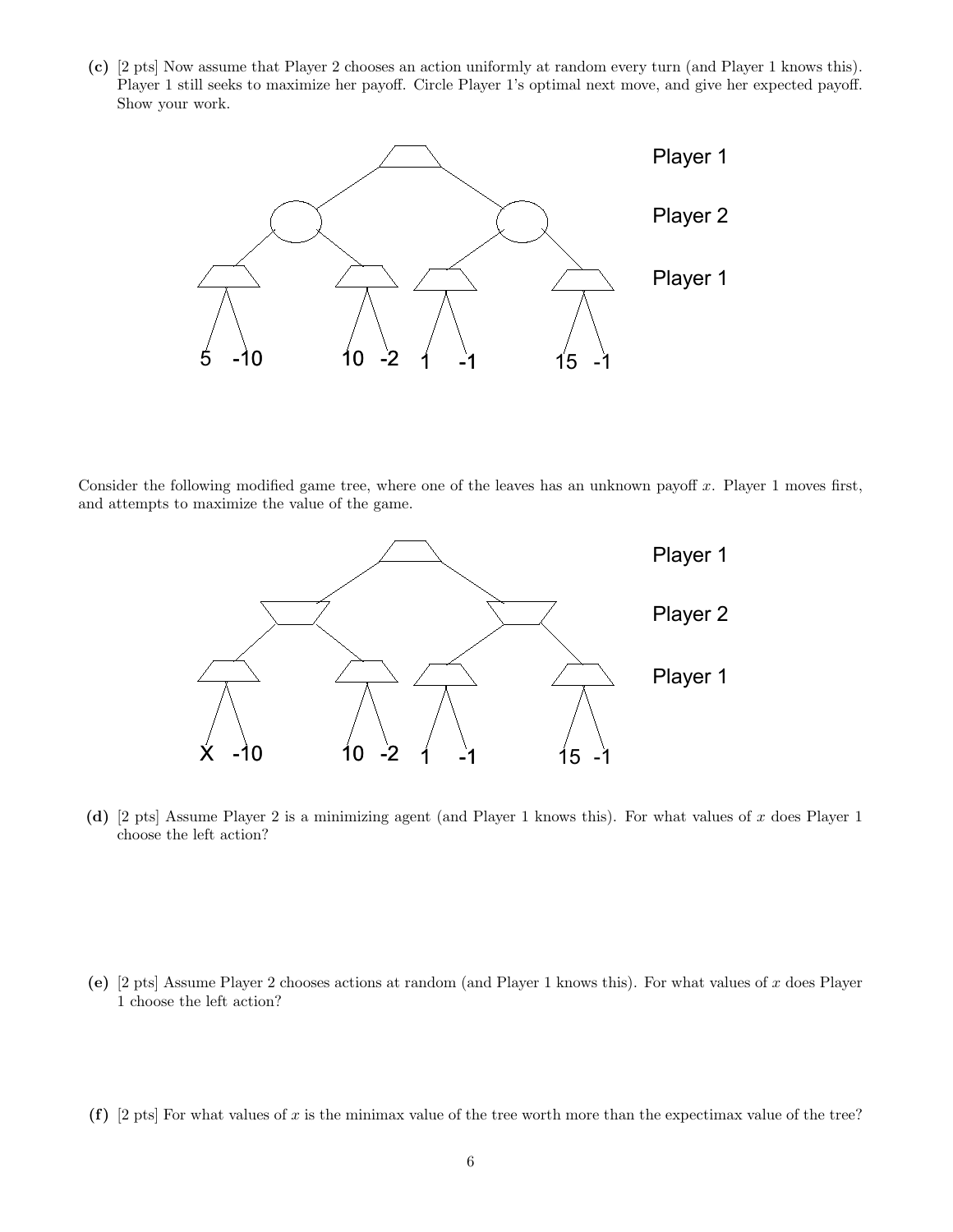# Q3. [10 pts] *n*-pacmen search

Consider the problem of controlling  $n$  pacmen simultaneously. Several pacmen can be in the same square at the same time, and at each time step, each pacman moves by at most one unit vertically or horizontally (in other words, a pacman can stop, and also several pacmen can move simultaneously). The goal of the game is to have all the pacmen be at the same square in the minimum number of time steps. In this question, use the following notation: let M denote the number of squares in the maze that are not walls (i.e. the number of squares where pacmen can go);  $n$ the number of pacmen; and  $p_i = (x_i, y_i) : i = 1 \dots n$ , the position of pacman i. Assume that the maze is connected.

- (a) [1 pt] What is the state space of this problem?
- (b) [1 pt] What is the size of the state space (not a bound, the exact size).
- (c) [2 pts] Give the tightest upper bound on the branching factor of this problem.
- (d) [2 pts] Bound the number of nodes expanded by uniform cost tree search on this problem, as a function of n and M. Justify your answer.
- (e) [4 pts] Which of the following heuristics are admissible? Which one(s), if any, are consistent? Circle the corresponding Roman numerals and briefly justify all your answers.
	- 1. The number of (ordered) pairs  $(i, j)$  of pacmen with different coordinates:  $h_1 : \sum_{i=1}^n \sum_{j=i+1}^n (p_i \neq p_j)$ (i) Consistent? (ii) Admissible?
	- 2.  $h_2: \frac{1}{2} \max(\max_{i,j} |x_i x_j|, \max_{i,j} |y_i y_j|)$ (i) Consistent? (ii) Admissible?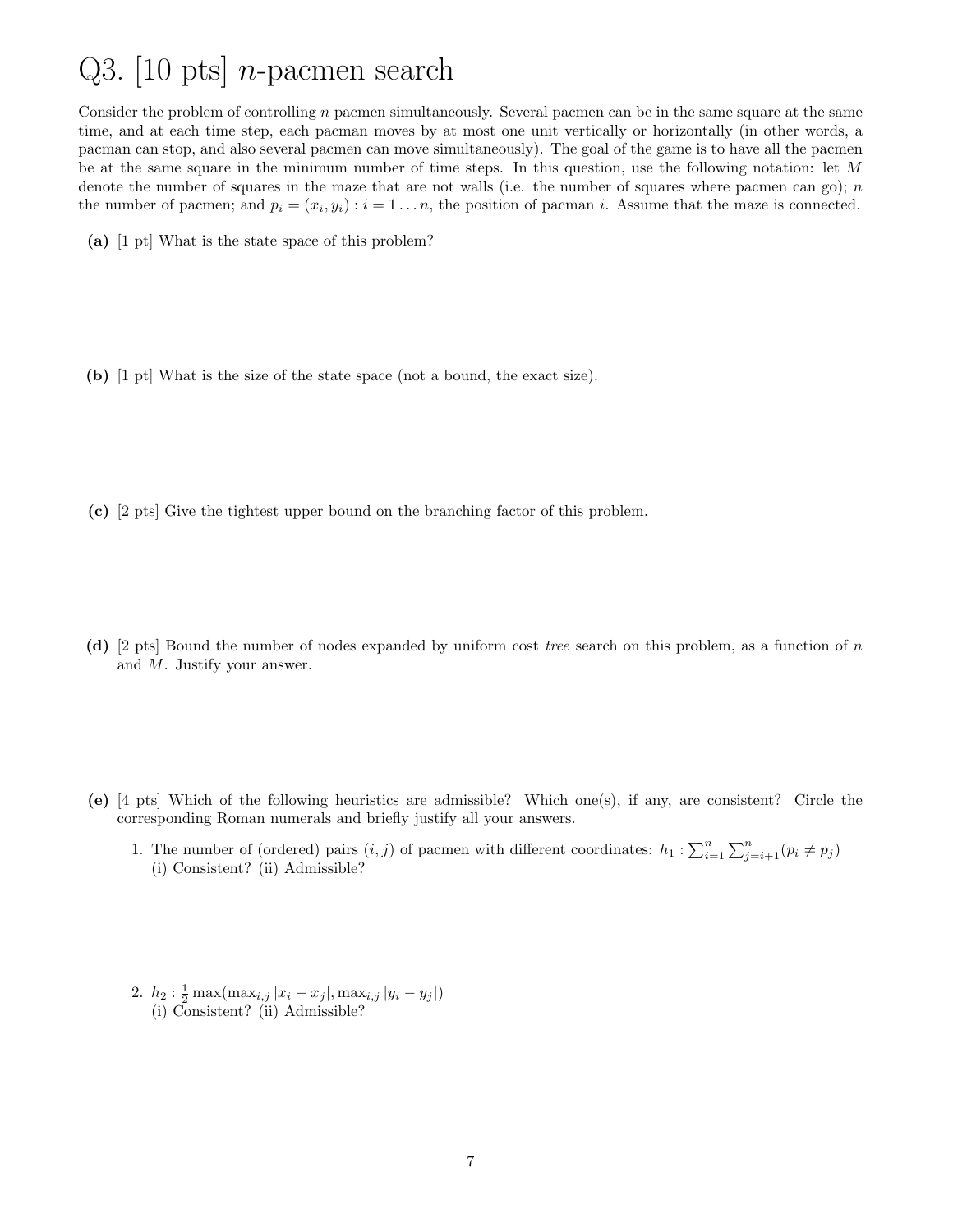### Q4. [10 pts] CSPs: Course scheduling

An incoming freshman starting in the Fall at Berkeley is trying to plan the classes she will take in order to graduate after 4 years (8 semesters). There is a subset R of required courses out of the complete set of courses C that must all be taken to graduate with a degree in her desired major. Additionally, for each course  $c \in C$ , there is a set of prerequisites Prereq(c) ⊂ C and a set of semesters Semesters(c) ⊆ S that it will be offered, where  $S = \{1, \ldots, 8\}$  is the complete set of 8 semesters. A maximum load of 4 courses can be taken each semester.

(a) [4 pts] Formulate this course scheduling problem as a constraint satisfaction problem. Specify the set of variables, the domain of each variable, and the set of constraints. Your constraints need not be limited to unary and binary constraints. You may use any precise and unambiguous mathematical notation. Variables:

#### Constraints:

(b) [3 pts] The student managed to find a schedule of classes that will allow her to graduate in 8 semesters using the CSP formulation, but now she wants to find a schedule that will allow her to graduate in as few semesters as possible. With this additional objective, formulate this problem as an uninformed search problem, using the specified state space, start state, and goal test.

**State space:** The set of all (possibly partial) assignments  $x$  to the CSP.

Start state: The empty assignment.

Goal test: The assignment is a complete, consistent assignment to the CSP.

Successor function:  $Successors(x) =$ 

Cost function:  $Cost(x, x') =$ 

(c) [3 pts] Instead of using uninformed search on the formulation as above, how could you modify backtracking search to efficiently find the least-semester solution?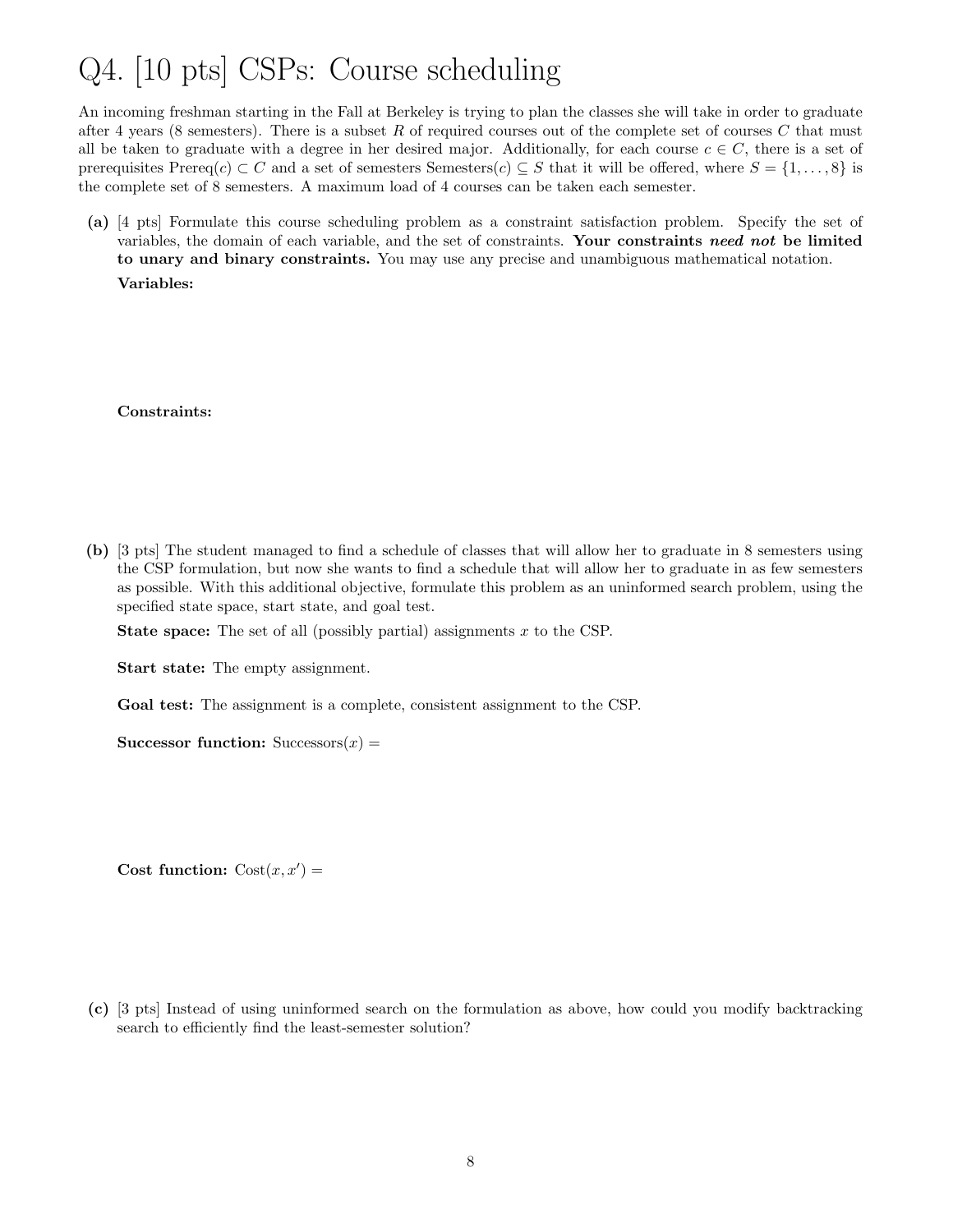### Q5. [14 pts] Cheating at cs188-Blackjack

Cheating dealers have become a serious problem at the cs188-Blackjack tables. A cs188-Blackjack deck has 3 card types (5,10,11) and an honest dealer is equally likely to deal each of the 3 cards. When a player holds 11, cheating dealers deal a 5 with probability  $\frac{1}{4}$ , 10 with probability  $\frac{1}{2}$ , and 11 with probability  $\frac{1}{4}$ . You estimate that  $\frac{4}{5}$  of the dealers in your casino are honest  $(H)$  while  $\frac{1}{5}$  are cheating  $(\neg H)$ .

Note: You may write answers in the form of arithmetic expressions involving numbers or references to probabilities that have been directly specified, are specified in your conditional probability tables below, or are specified as answers to previous questions.

(a) [3 pts] You see a dealer deal an 11 to a player holding 11. What is the probability that the dealer is cheating?

The casino has decided to install a camera to observe its dealers. Cheating dealers are observed doing suspicious things on camera (C)  $\frac{4}{5}$  of the time, while honest dealers are observed doing suspicious things  $\frac{1}{4}$  of the time.

(b) [2 pts] Fill in the conditional probability tables for the following random variables: H (honest dealer), D (the card dealt to a player holding 11), and  $C$  (suspicious behavior on camera).

|          |             | $\boldsymbol{H}$ | D  | P(D H) |                |          |                    |
|----------|-------------|------------------|----|--------|----------------|----------|--------------------|
|          |             |                  | 5  |        | Н              |          | $ C H\rangle$<br>D |
| Н        | $H^{\cdot}$ |                  | 10 |        |                |          |                    |
| -1       |             |                  | -1 |        | 1              |          |                    |
| $\theta$ |             | $\boldsymbol{0}$ | b  |        | $\overline{0}$ |          |                    |
|          |             | $\overline{0}$   | 10 |        | 0              | $\theta$ |                    |
|          |             |                  | -1 |        |                |          |                    |

(c) [3 pts] What is the probability that a dealer is honest given that he deals a 10 to a player holding 11 and is observed doing something suspicious?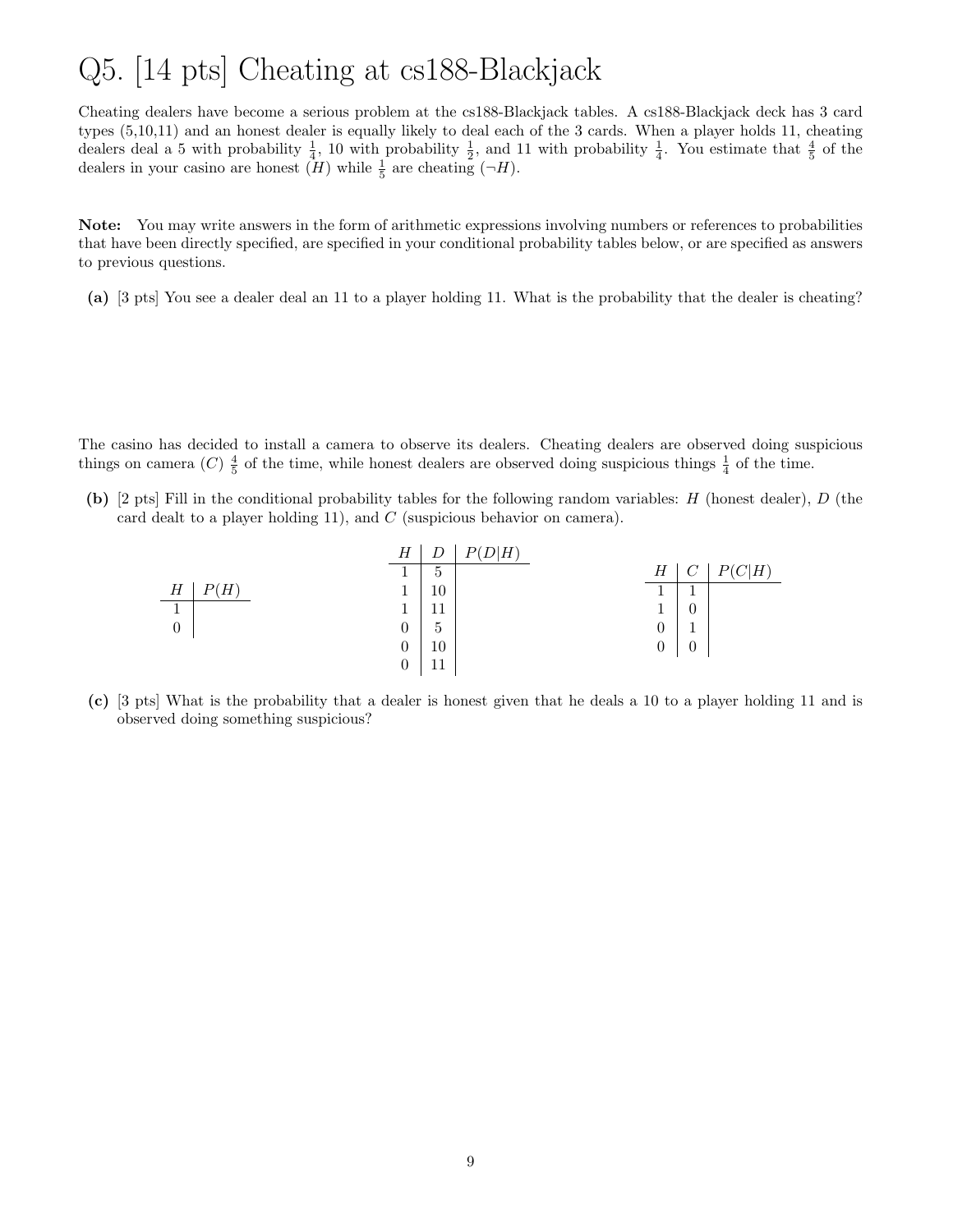You can either arrest dealers or let them continue working. If you arrest a dealer and he turns out to be cheating, you will earn a \$4 bonus. However, if you arrest the dealer and he turns out to be innocent, he will sue you for -\$10. Allowing the cheater to continue working will cost you -\$2, while allowing an honest dealer to continue working will get you \$1. Assume a linear utility function  $U(x) = x$ .

(d) [3 pts] You observe a dealer doing something suspicious (C) and also observe that he deals a 10 to a player holding 11. Should you arrest the dealer?

(e) [3 pts] A private investigator approaches you and offers to investigate the dealer from the previous part. If you hire him, he will tell you with  $100\%$  certainty whether the dealer is cheating or honest, and you can then make a decision about whether to arrest him or not. How much would you be willing to pay for this information?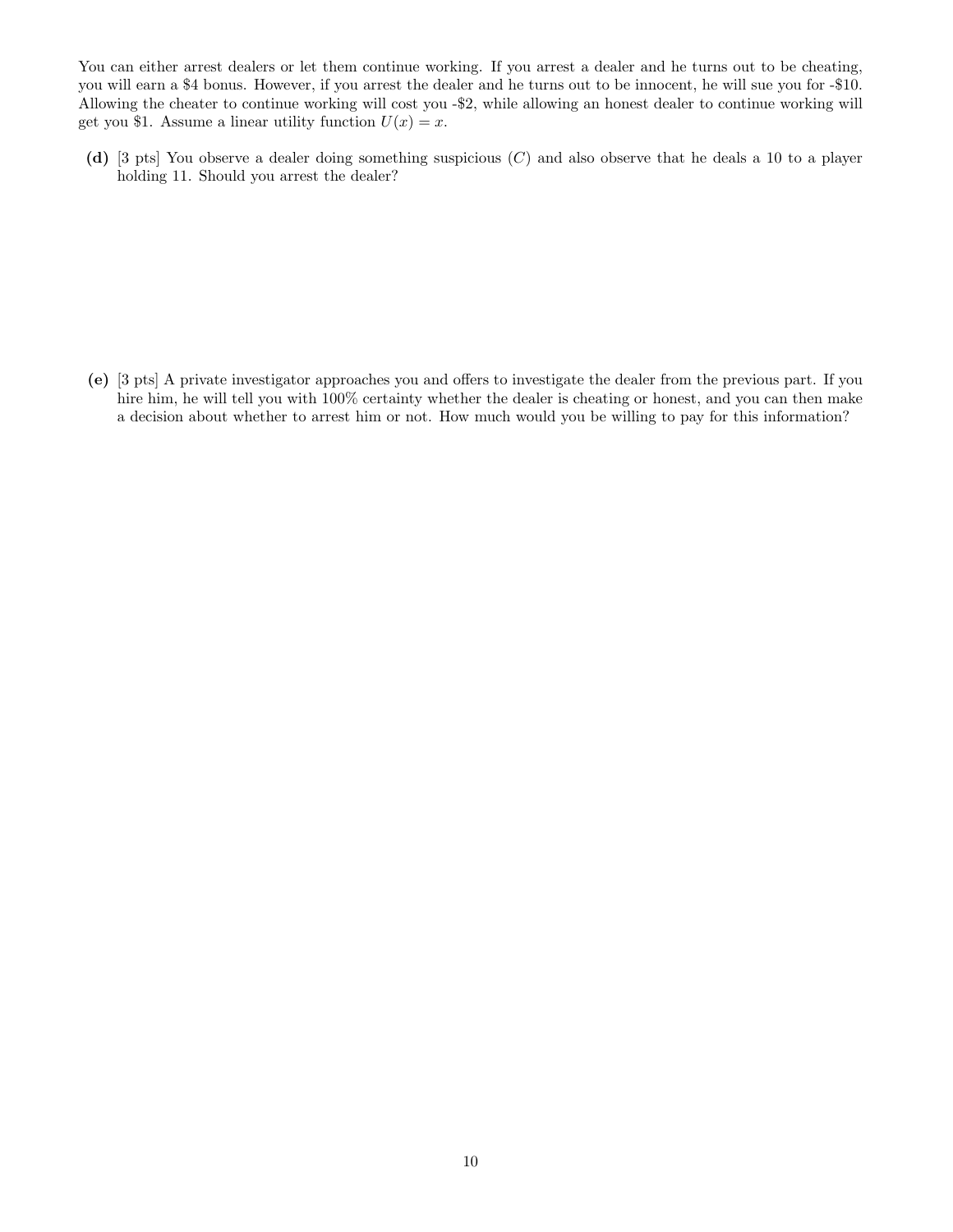#### Q6. [16 pts] Markov Decision Processes

Consider a simple MDP with two states,  $S_1$  and  $S_2$ , two actions, A and B, a discount factor  $\gamma$  of 1/2, reward function R given by

$$
R(s, a, s') = \begin{cases} 1 & \text{if } s' = S_1; \\ -1 & \text{if } s' = S_2; \end{cases}
$$

and a transition function specified by the following table.

| $\boldsymbol{s}$ | $\alpha$ | s'      | T(s, a, s') |
|------------------|----------|---------|-------------|
| $S_1$            | А        | $S_1$   | 1/2         |
| $S_{1}$          | А        | $S_{2}$ | 1/2         |
| $S_1$            | В        | $S_1$   | 2/3         |
| $S_1$            | В        | $S_2\,$ | 1/3         |
| $S_2$            | А        | $S_1$   | 1/2         |
| $S_2$            | А        | $S_2\,$ | 1/2         |
| $S_2$            | В        | $S_{1}$ | 1/3         |
| $S_2$            | В        | $S_2$   | 2/3         |

(a) [2 pts] Perform a single iteration of value iteration, filling in the resultant Q-values and state values in the following tables. Use the specified initial value function  $V_0$ , rather than starting from all zero state values. Only compute the entries not labeled "skip".

| S              | $\boldsymbol{a}$ | $Q_1(s,a)$ |                  |    |      |
|----------------|------------------|------------|------------------|----|------|
|                |                  |            | $\boldsymbol{s}$ | (s | (s)  |
|                |                  |            |                  |    |      |
| $\mathcal{D}2$ |                  | skip       | Ο2               | υ  | skip |
| פר             |                  | skip       |                  |    |      |

(b) [2 pts] Suppose that Q-learning with a learning rate  $\alpha$  of  $1/2$  is being run, and the following episode is observed.

| ັ |  | ಲ |     | -3 |
|---|--|---|-----|----|
|   |  |   | - - |    |

Using the initial Q-values  $Q_0$ , fill in the following table to indicate the resultant progression of Q-values.

| $\epsilon$         | $\boldsymbol{a}$ | $Q_0(s,a)$ | $Q_1(s,a)$ | $Q_2(s,a)$ |
|--------------------|------------------|------------|------------|------------|
|                    |                  |            |            |            |
|                    |                  |            |            |            |
| $\scriptstyle S_2$ |                  |            |            |            |
| $\overline{S_2}$   |                  |            |            |            |

(c)  $[4 \text{ pts}]$  Assuming that an  $\epsilon$ -greedy policy (with respect to the Q-values as of when the action is taken) is used, where  $\epsilon = 1/2$ , and given that the episode starts from  $S_1$  and consists of 2 transitions, what is the probability of observing the episode from part b? State precisely your definition of the  $\epsilon$ -greedy policy with respect to a Q-value function  $Q(s, a)$ .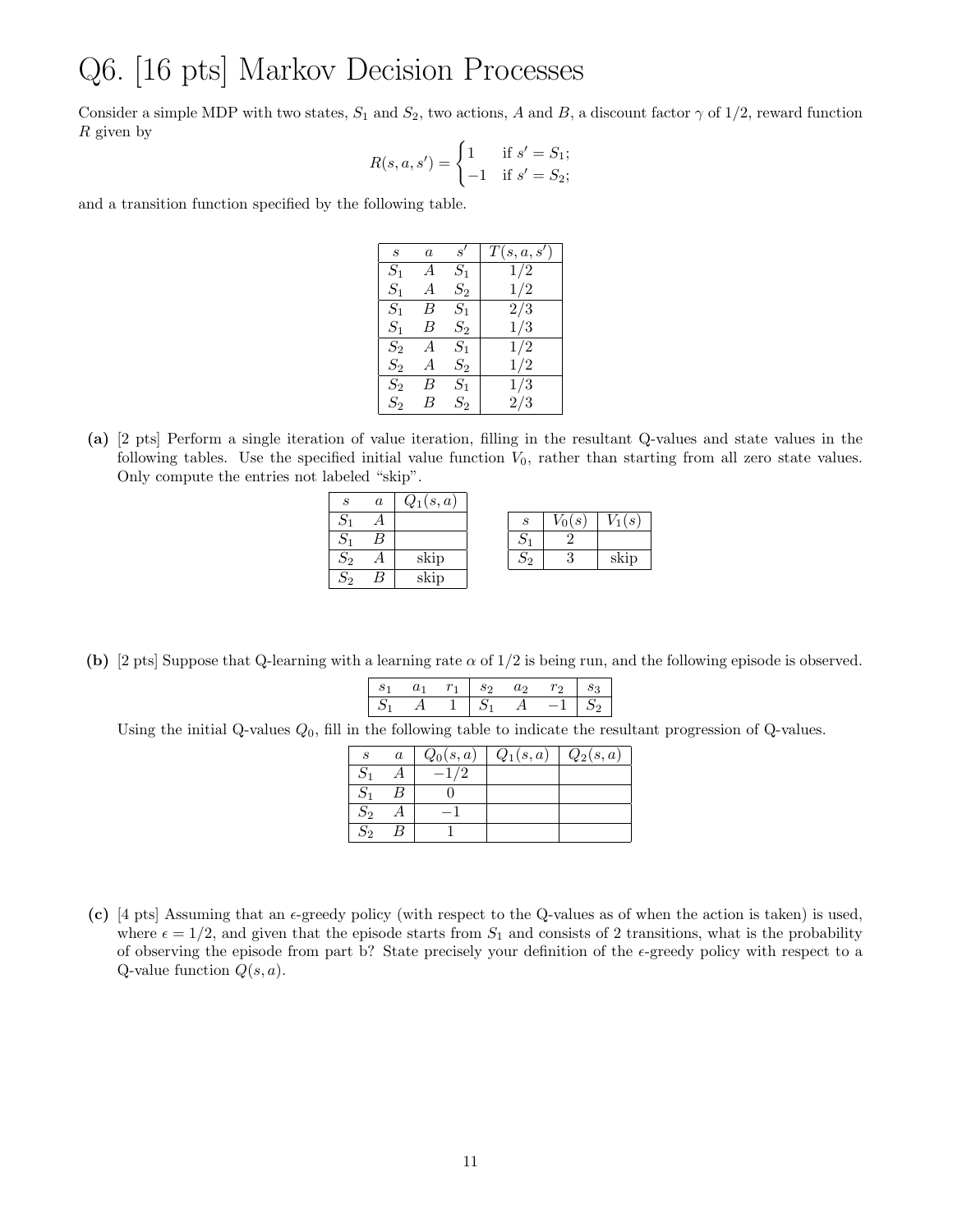(d) [4 pts] Given an arbitrary MDP with state set S, transition function  $T(s, a, s')$ , discount factor  $\gamma$ , and reward function  $R(s, a, s')$ , and given a constant  $\beta > 0$ , consider a modified MDP  $(S, T, \gamma, R')$  with reward function  $R'(s, a, s') = \beta \cdot R(s, a, s')$ . Prove that the modified MDP  $(S, T, \gamma, R')$  has the same set of optimal policies as the original MDP  $(S, T, \gamma, R)$ .

(e) [4 pts] Although in this class we have defined MDPs as having a reward function  $R(s, a, s')$  that can depend on the initial state  $s$  and the action  $a$  in addition to the destination state  $s'$ , MDPs are sometimes defined as having a reward function  $R(s')$  that depends only on the destination state s'. Given an arbitrary MDP with state set S, transition function  $T(s, a, s')$ , discount factor  $\gamma$ , and reward function  $R(s, a, s')$  that does depend on the initial state s and the action a, define an *equivalent* MDP with state set S', transition function  $T'(s, a, s')$ , discount factor  $\gamma'$ , and reward function  $R'(s')$  that depends only on the destination state s'.

By equivalent, it is meant that there should be a one-to-one mapping between state-action sequences in the original MDP and state-action sequences in the modified MDP (with the same value). You do not need to give a proof of the equivalence.

States:  $S' =$ 

Transition function:  $T'(s, a, s') =$ 

Discount factor:  $\gamma' =$ Reward function:  $R'(s') =$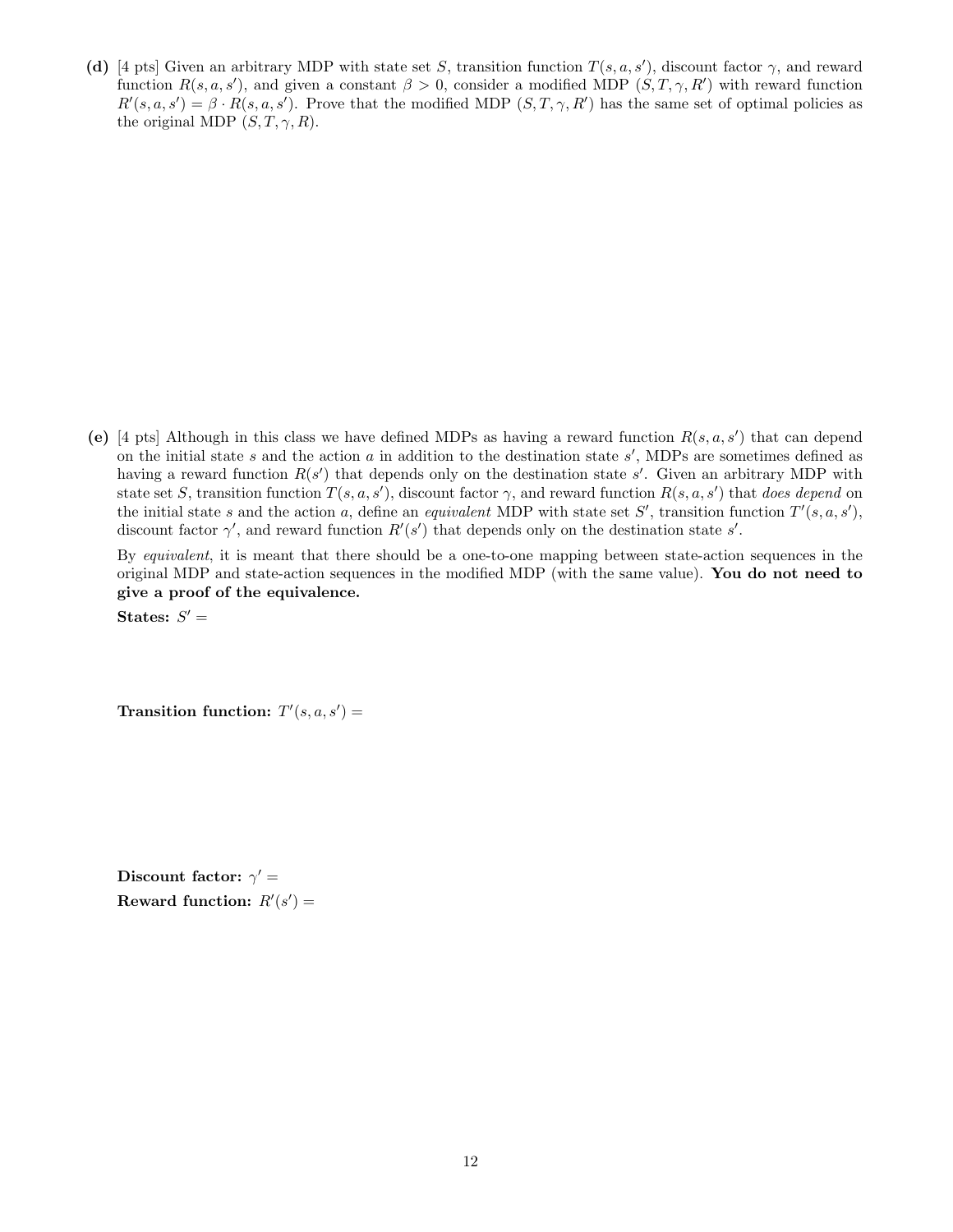### Q7. [26 pts] Short answer

Each true/false question is worth 1 point. Leaving a question blank is worth 0 points. Answering incorrectly is worth  $-1$  point.

- (a) For a search problem, the path returned by uniform cost search may change if we
	- (i) [true or false] rescale all step costs by a scalar  $\alpha: 0 < \alpha < 1$ .
	- (ii) [true or false] rescale all step costs by a scalar  $\alpha$ :  $1 < \alpha < 2$ .
	- (iii)  $[true \text{ or } false]$  add a positive constant C to every step cost.
- (b) Assume we are running A<sup>∗</sup> graph search with a consistent heuristic h. Let p be the node in the fringe about to be expanded in the search. When expanding  $p$ , we find that exactly one of its children is the goal state  $G$ and the cost of the found path through p to G is K. Let pathcost $(p)$  denote the cost of the path to p that led to p being inserted in the queue. Then we have that
	- (i)  $[true \text{ or } false]$  the found path through p to the goal is a shortest path.
	- (ii) [true or false] the found path through p to the goal is guaranteed to be at most  $K$  − pathcost(p) longer than the shortest path.
	- (iii)  $[true \text{ or } false]$  the found path through p to the goal is guaranteed to be at most  $K -$  pathcost $(p) h(p)$ longer than the shortest path.
	- (iv) [true or false] the found path through p to the goal is guaranteed to be the shortest path going through p to the goal state.
- (c) Consider two consistent heuristics,  $H_1$  and  $H_2$ , in an  $A^*$  search seeking to minimize path costs in a graph. Assume ties do not occur in the priority queue. If  $H_1(s) \leq H_2(s)$  for all s, then
	- (i) [true or false]  $A^*$  search using  $H_1$  will find a lower cost path than  $A^*$  search using  $H_2$ .
	- (ii) [true or false]  $A^*$  search using  $H_2$  will find a lower cost path than  $A^*$  search using  $H_1$ .
	- (iii) [true or false]  $A^*$  search using  $H_1$  will not expand more nodes than  $A^*$  search using  $H_2$ .
	- (iv) [true or false]  $A^*$  search using  $H_2$  will not expand more nodes than  $A^*$  search using  $H_1$ .
- (d) Consider the following statements about  $\alpha$ - $\beta$  pruning. Alpha-beta pruning
	- (i) [true or false] may not find the minimax optimal strategy.
	- (ii) [true or false] prunes the same number of subtrees independent of the order in which successor states are expanded.
	- (iii) [true or false] generally requires more run-time than minimax on the same game tree.
- (e) Consider a zero-sum game adversarial game. The minimizer is played by a computer program that is fast enough to perform min-max search all the way to the end of the game and it plays according to the thus-found moves. It is the minimizer's turn to play, and the minimizer's computer program returns a win of some positive value for the minimizer. Then we have that
	- (i) [true or false] the minimizer is guaranteed to win the game only if the maximizer also plays the min-max strategy.
	- (ii) [true or false] the minimizer is guaranteed to win the game only if the maximizer plays a deterministic strategy.
	- (iii) [true or false] if the maximizer is known to make moves uniformly at random every other turn, then the minimizer is not necessarily maximizing pay-off.